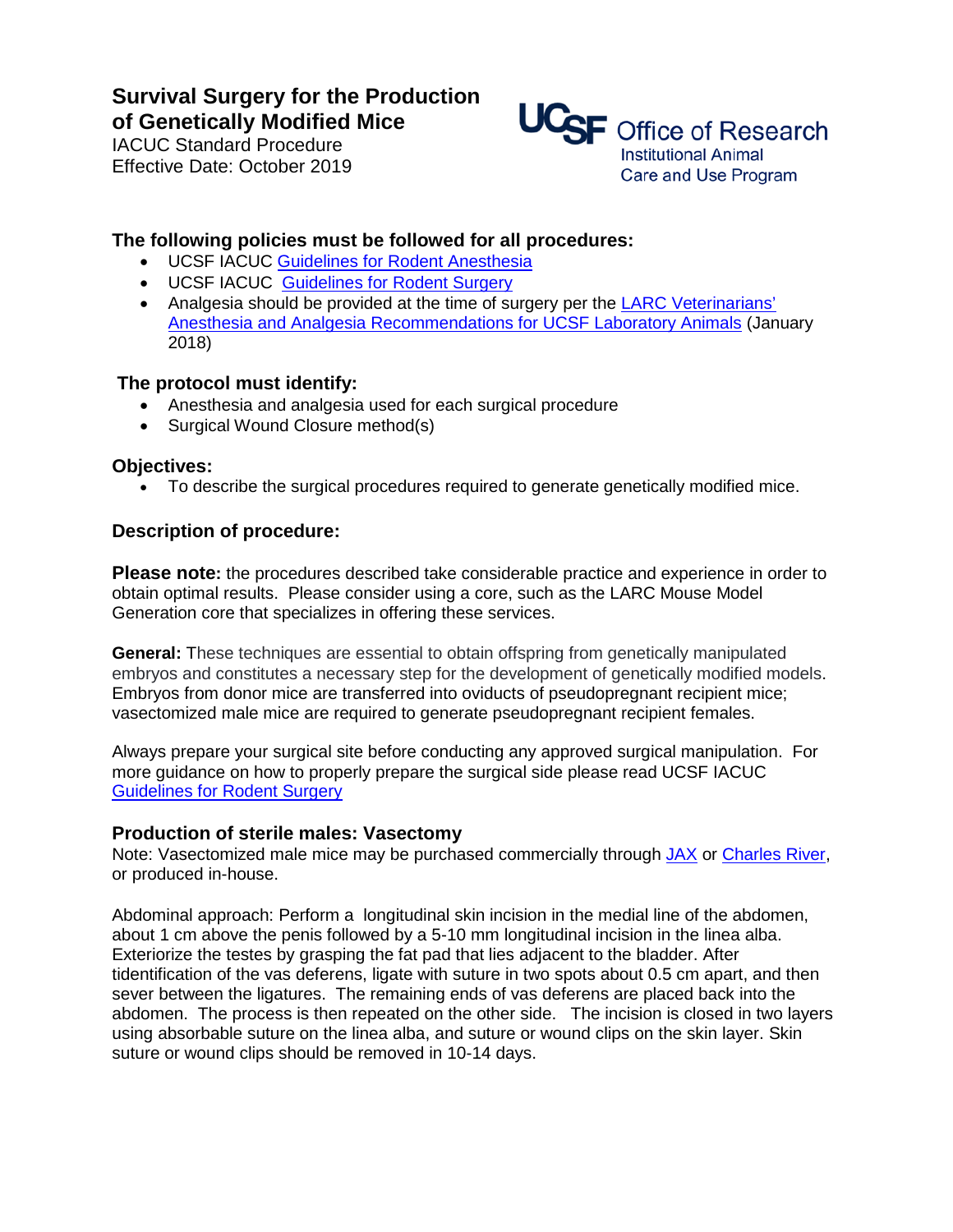Scrotal approach: Alternatively the vas deferens may be accessed through the scrotal sac. Push both testes down into the scrotal sacs by gently applying pressure to the abdomen. Make a 10 mm skin incision through the skin along the midline of the scrotal sac. Make a 5-mm incision in the testes membrane close to the left side of the midline wall. Using forceps, pull the vas deferens out while holding the testis in place. Hold the vas deferens with one pair of forceps and cauterize it with the red-hot tips of a second pair of forceps or cut with fine scissors such that the portion (~1 cm) of the vas deferens in the loop is removed. Repeat on the other testis. Suture or clip the skin together with wound clips.

## **Preparation of donor females: Superovulation & collection of embryos**

Females are superovulated with an IP injection of PMSG, followed 42 – 48 hours later with an IP injection of hCG. After hCG injection, pair females with a singly-housed, intact stud males and allow to mate overnight. The next morning, remove females from the males and check for vaginal plugs. If a plug is present, female is euthanized within four days to obtain appropriate stage embryos. If a plug is not noted at that time, female may be rested for two weeks, and then the procedure is repeated.

### **Production of pseudopregnant recipient females: Uterine or oviduct transfer of embryos**

House vasectomized males with recipient females at least the day before embryo microinjection is scheduled to produce pseudopregnant recipient females. Zygotes are transferred to the recipient female's oviduct; blastocysts are transferred into the uterus. The surgical approach is similar for both procedures. Make flank incision and locate the ovarian fat pad, ovary, oviduct and proximal uterus. The ovary will lie rostral to the kidney and can be identified by the large fat pad attached to it. Grasp the fat pad, exteriorize the reproductive tract. Zygotes or blastocysts are delivered to the appropriate part of the reproductive tract using pipette (for oviduct) or needle (for uterus). The incision is closed in two layers. A separate incision may be used for the contralateral oviduct/uterine horn. Wound clips or suture may be left in place until the litter has been born and weaned (total of approximately 6 weeks).

#### **Literature search words required:**

Literature search performed for refinement of this Standard Procedure in July 2019.

| <b>Key Words</b>                                                                                               | <b>Search Site/Source</b> | <b>Years Covered</b>        |
|----------------------------------------------------------------------------------------------------------------|---------------------------|-----------------------------|
| Mouse/rodent Vasectomy; Mouse Embryo<br><b>Transfer: Production of Genetically</b><br>Modified/Transgenic mice | Pubmed, Google<br>Scholar | Full database up to<br>2019 |

**Agents:** This procedure requires anesthetics and analgesics, PMSG, and hCG. All agents administered to animals should be listed in the "Agents" section of RIO.

**Adverse Effects to be considered:** Infection, hemorrhage, dehiscence

#### **References:**

Bermejo-Alvarez, P., Park, K. E., Telugu, B. P. Utero-tubal Embryo Transfer and Vasectomy in the Mouse Model. *J. Vis. Exp.* (84), e51214, doi:10.3791/51214 (2014).

Miller, Amy L., et al. "A Comparison of Abdominal and Scrotal Approach Methods of Vasectomy and the Influence of Analgesic Treatment in Laboratory Mice." *Laboratory Animals*, vol. 46, no. 4, Oct. 2012, pp. 304–310, doi[:10.1258/la.2012.012078.](https://doi.org/10.1258/la.2012.012078)